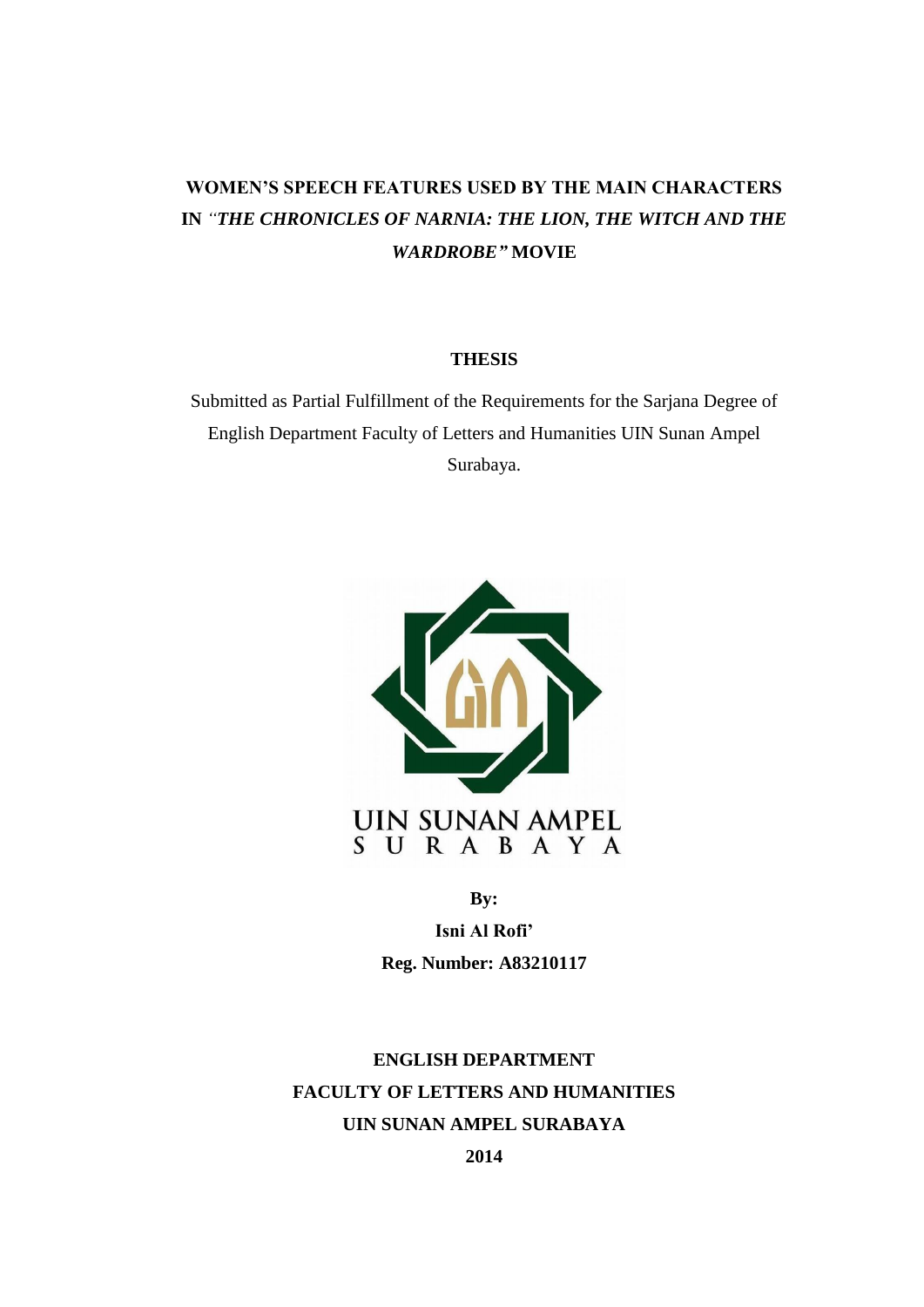# **WOMEN'S SPEECH FEATURES USED BY THE MAIN CHARACTERS IN** *"THE CHRONICLES OF NARNIA: THE LION, THE WITCH AND THE WARDROBE"* **MOVIE**

### **THESIS**

Submitted as Partial Fulfillment of the Requirements for the Sarjana Degree of English Department Faculty of Letters and Humanities UIN Sunan Ampel Surabaya.



**By: Isni Al Rofi' Reg. Number: A83210117**

**ENGLISH DEPARTMENT FACULTY OF LETTERS AND HUMANITIES UIN SUNAN AMPEL SURABAYA 2014**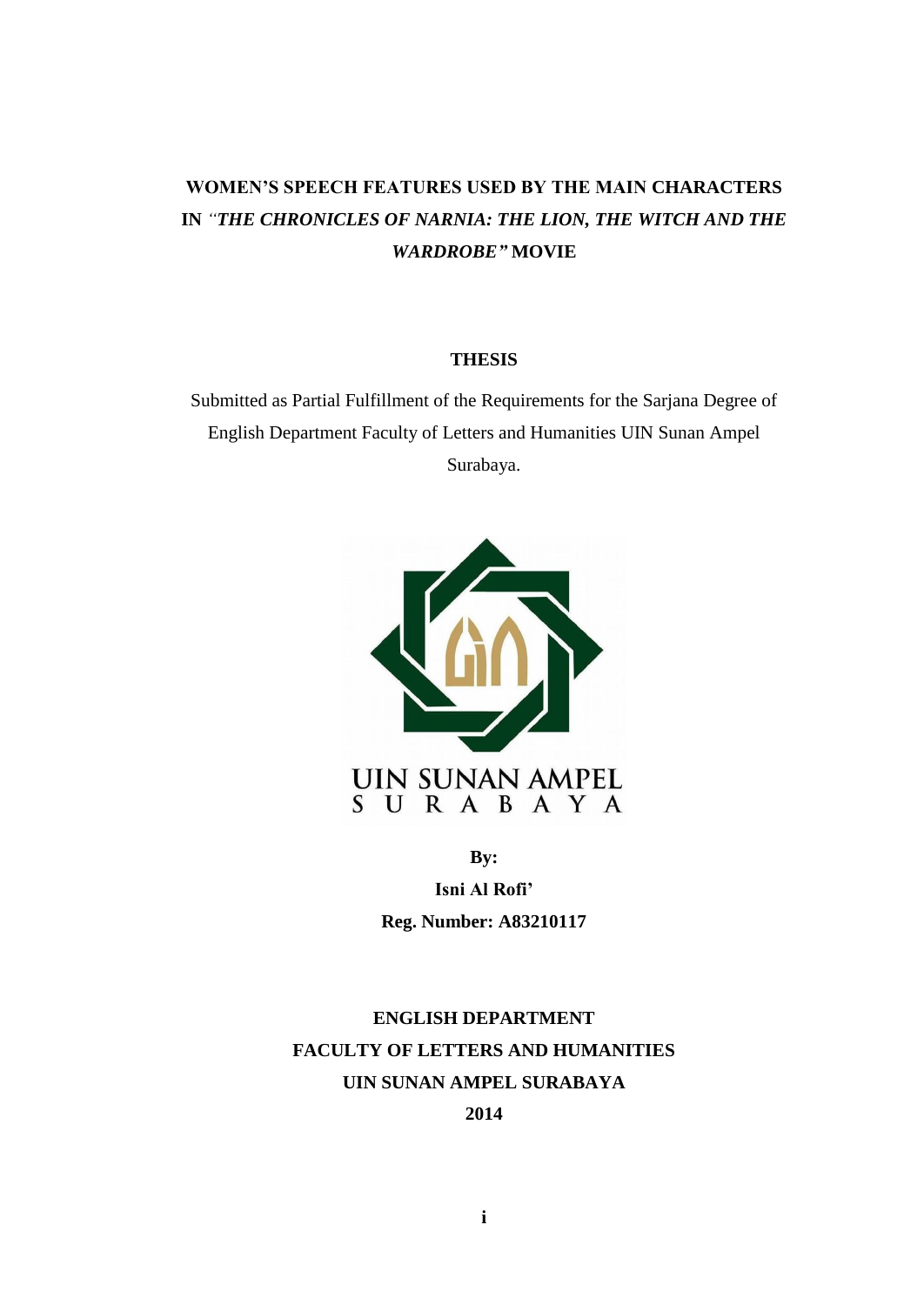## **DECLARATION**

This thesis contains materials which have been accepted for the award of Sarjana degree of English Department Faculty of Letters and Humanities UIN Sunan Ampel Surabaya. And to the best of my knowledge and belief, it contains no material previously published or written by other person except where due reference is made in the text of the thesis.

> Surabaya, 26<sup>th</sup> June 2014 Writer,

> > Signed Isni Al Rofi' A83210117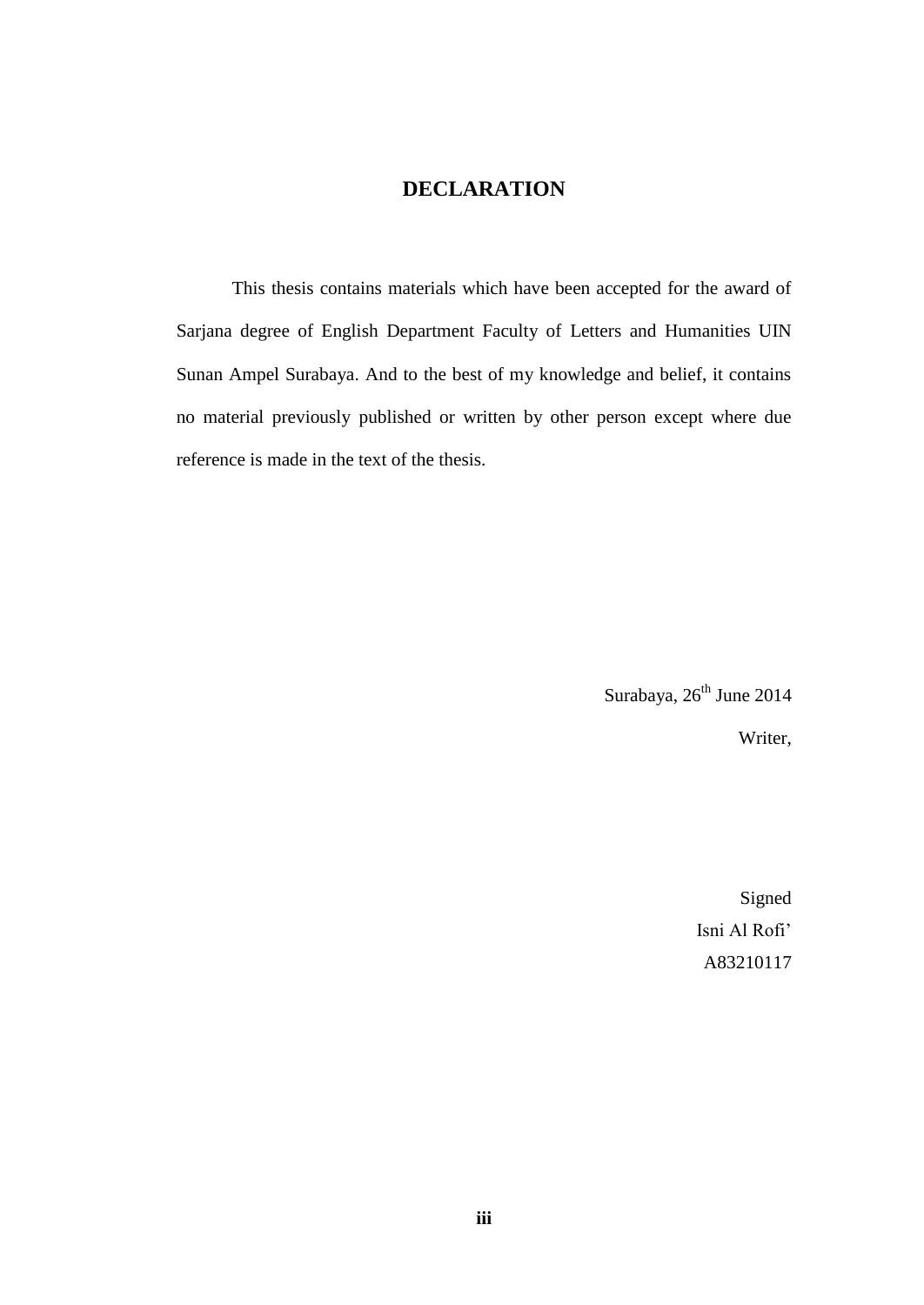## **THESIS ADVISOR'S APPROVAL SHEET**

Approved to be examined Surabaya, June 26<sup>th</sup> 2014

> Approved by: **Thesis Advisor**

## **Murni Fidiyanti, MA NIP. 198305302011012011**

Acknowledge by:

**The Head of English Department**

**Endratno Pilih Swasono, M. Pd NIP. 197106072003121001**

### **ENGLISH DEPARTMENT**

## **FACULTY OF LETTERS AND HUMANITIES**

#### **STATE ISLAMIC UNIVERSITY SUNAN AMPEL SURABAYA**

**2014**